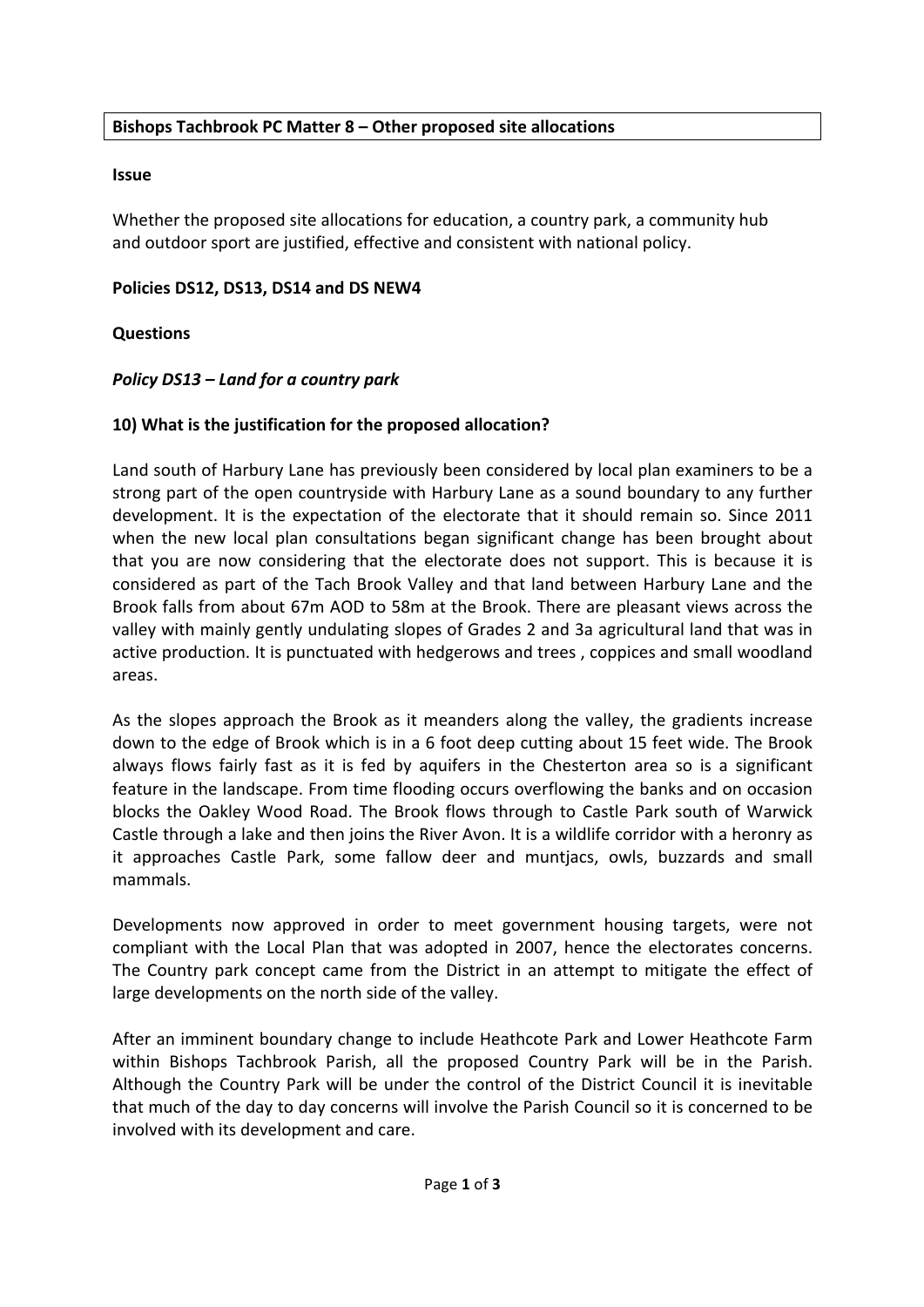The Country Park also has a secondary function. WDC Local Plan Policy DS4(d) concerns limiting development on sites that would lead to coalescence of settlements, to ensure settlement identity is retained. Providing the Country Park is developed so it performs this function well and provides sufficient attention to landscaping to enhance the valued landscape that we have, the Parish Council welcomes the opportunity to become involved with its inception and use.

With the increased population from some 1505 new dwellings, recreational area close to the new development is essential.

# **What options were considered and why was this site chosen?**

Options that have been considered have revolved around the shape of the land that the Country Park should occupy rather than alternative sites. It originally included land to the south adjacent to Oakley Wood Road, but in January 2016, without any consultation with the Parish Council, we found that this land had been taken out of the Park.

# **11)** How does the proposed allocation relate to proposed housing sites in terms of phasing, funding etc.?

The site for the Country Park runs parallel with the Brook at the lowest point of the valley. The Lower Heathcote development originally contained a triangular playing field area, in the modifications to the draft local plan this was changed to an additional 100 houses, again without any notification or consultation with the Parish Council. Because most of the land in the Country Park is on the sloping banks of the Brook there is very little flat space for organised games and it was supposed that the triangular plot would be available for this purpose.

In addition we have referred in our Written Statement dated September 2016 (Page 17) to site H02, the Former Sewage Works. This is part of the proposed local Plan to provide for a further 215 dwellings. No planning permission commitment has yet been made.

In terms of the overall spatial strategy of the Plan, the Parish Council considers it to be a wrong location for housing, because the FOAN for Warwick District (8,054) has already been met by the 10,124 sites given planning permission so far and this site is in the wrong place and is too remote to serve any useful purpose to meet Coventry's unmet need.

The site is wrongly described as brownfield. It is a former Sewage works that consisted of a considerable number of below ground tanks that have long been disused. It was surrounded by open countryside when it was in use and since it ceased functioning, has reverted back to open countryside with no visible part of the works remaining.

It is a significant part of the north bank of the Tach Brook valley, the landscape assessment of which is of high sensitivity with long distant views to the south from the site and to the site from the south.

It has a substantial stand of mature native trees between it and Heathcote Park with hedgerows and bushes contributing to the quality landscape of the Tachbrook Valley and it is view of the Parish council that the site should be integrated with the Country Park to increase its variety of space and interest.